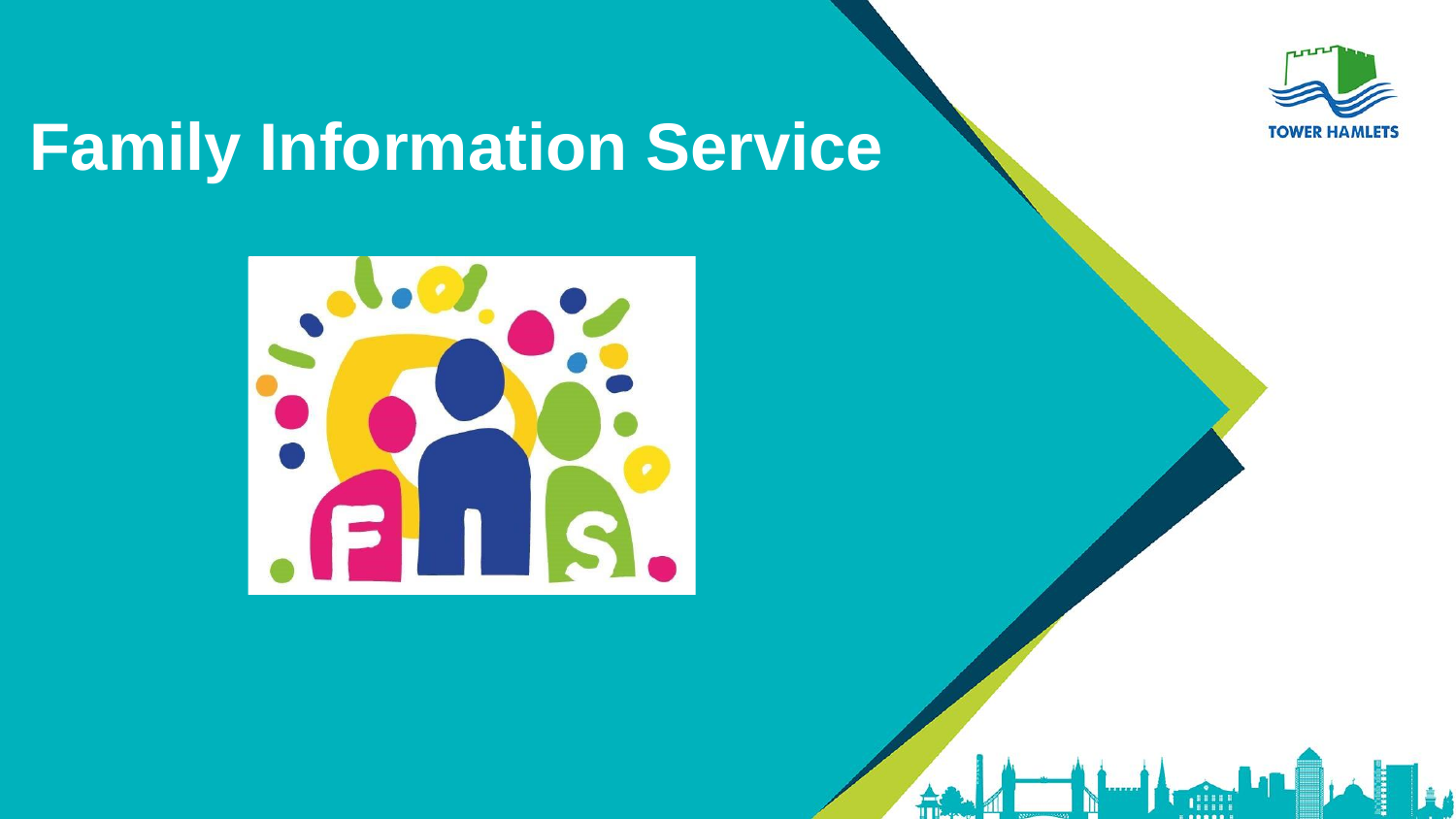# **Family Information Service**



- The Family Information Service (FIS) provides free, impartial information and advice on a wide range of services for children and young people, birth to 19 (25 years who have SEND and or disability), parents and families, including childcare, leisure and holiday activities.
- FIS runs a telephone helpline and drop-in service from Monday to Friday, 9am to 5pm and provides an outreach service in a variety of settings and at events.
- FIS also manage and maintain the Tower Hamlets Local Offer.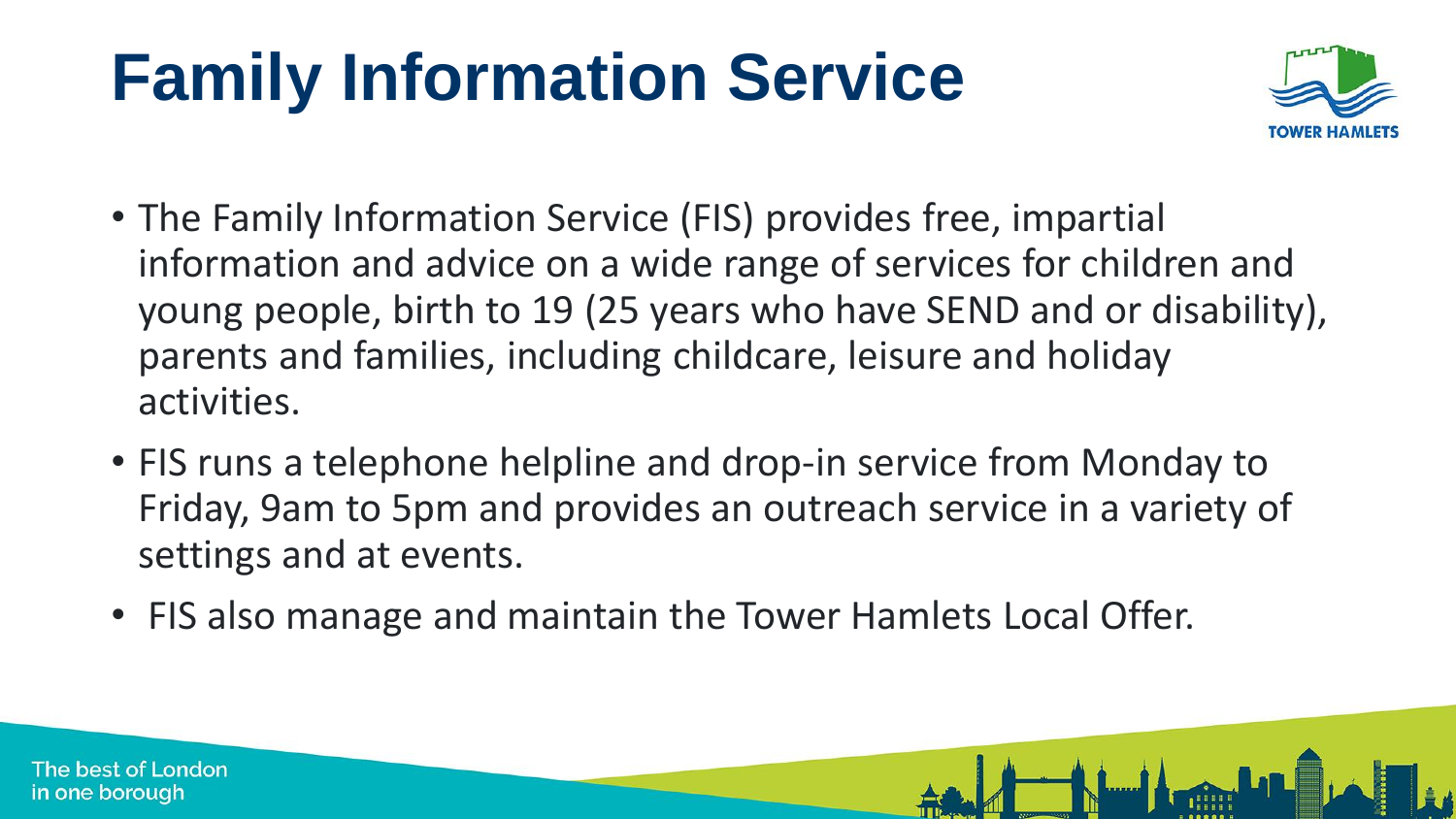

# **Tower Hamlets Local Offer**

Family Services Directory

Aims to empower children and young people, parent carers and professionals to be aware of and able to access a wide range of relevant services

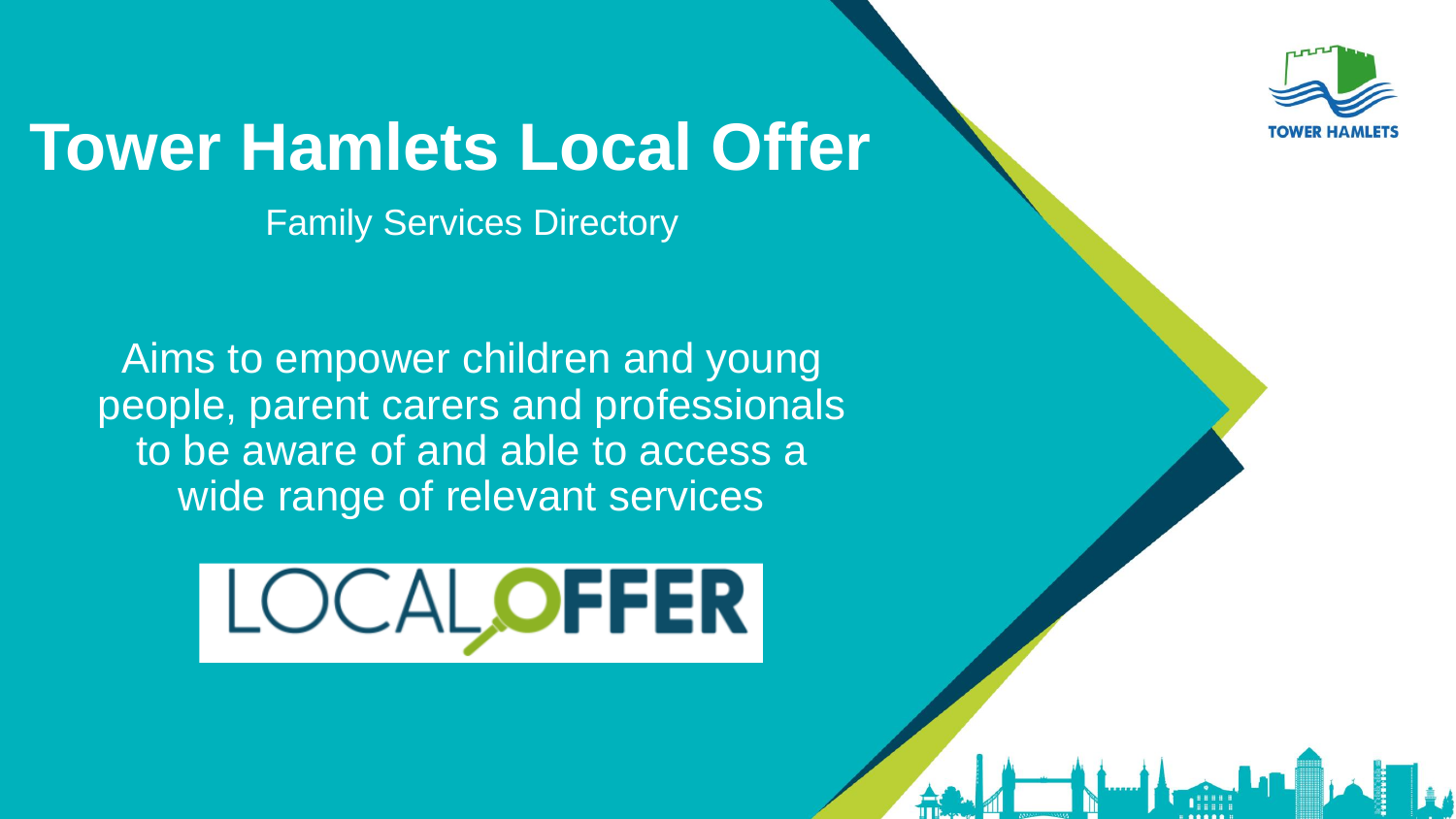# **A Brief History**



- The Family Information Service already had an online directory of services for families in Tower Hamlets.
- The Children's and Families Act 2014 required all Local Authority to publish an online directory of services for families of children with SEND (Special Educational Needs and or Disabilities).
- Tower Hamlets Local Offer was developed in consultation with over 400 parents, children & young people in 2015.
- The majority of parents, carers and young people consulted, told us they wanted to access a wide range of information including activities and services in one place – to meet the needs of all children, young people and their families.
- Initially, the Local Offer was part of the local authority website.
- November 2017, new website was launched.

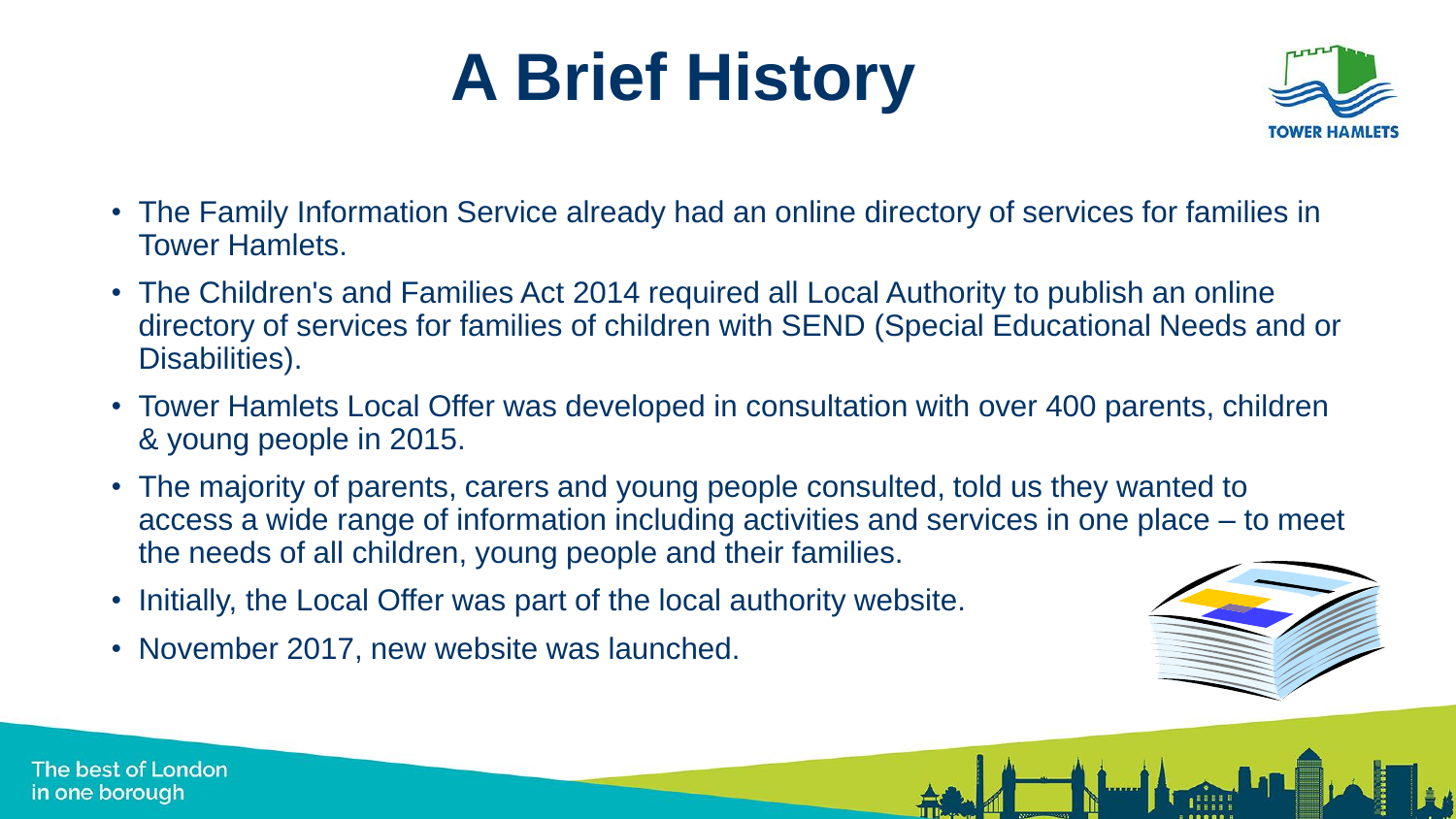

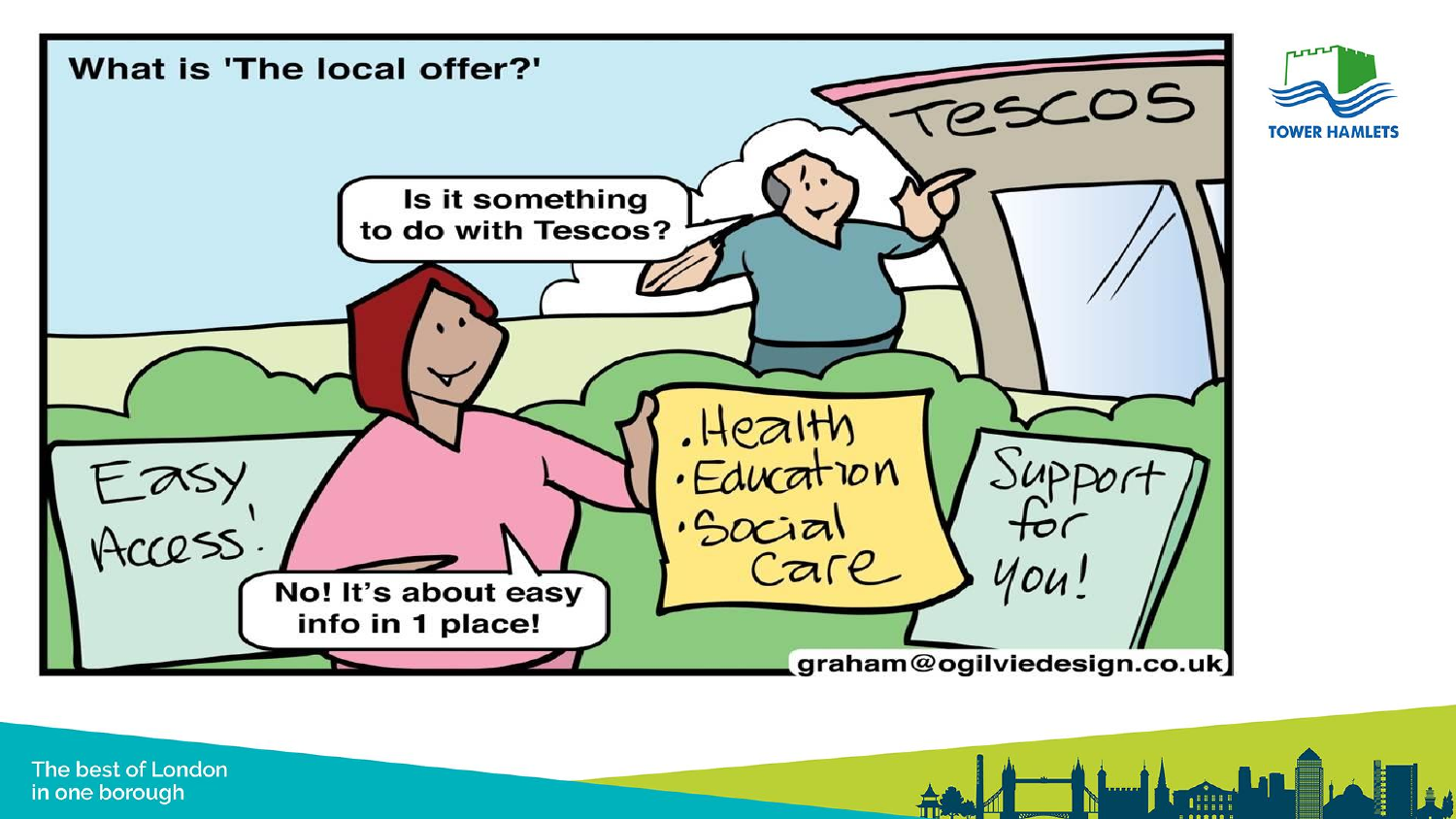### **What is the purpose of the Local Offer?**



To provide clear, comprehensive, accessible and up-to-date information about the available provision and how to access it.

> To consult with children, parents and young people in developing and periodically reviewing it.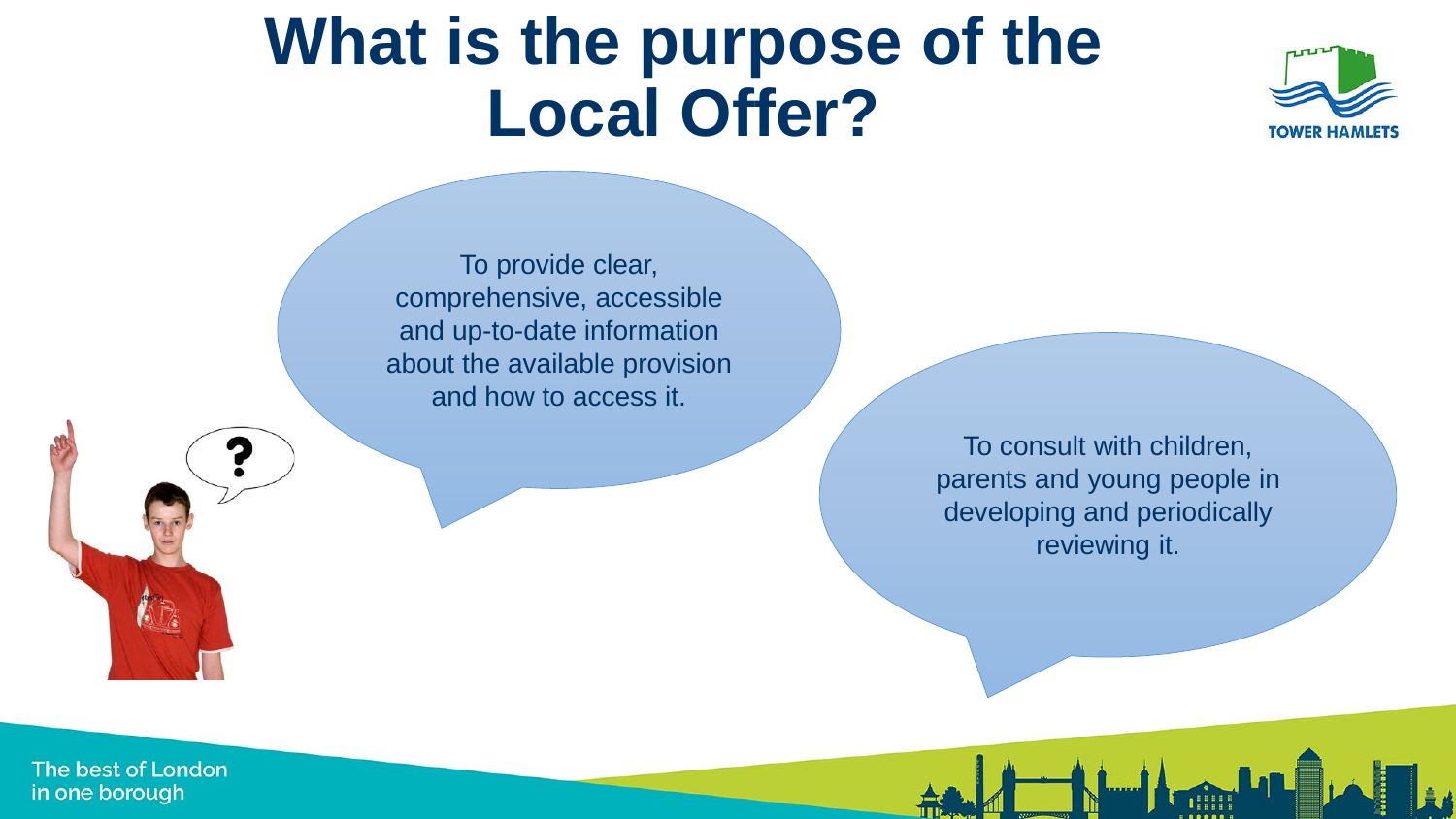# **Who is it for?**



- A service for All families in Tower Hamlets
- Parent and carers of children and young people with SEND
- Young people with SEND
- Professionals & Practitioners



The Local Offer is the guide to information and services in Tower Hamlets that are available for children and young people with Special Educational Needs and or Disabilities (SEND) aged from birth to 25 years and also provides a guide to information and services for all families in the borough.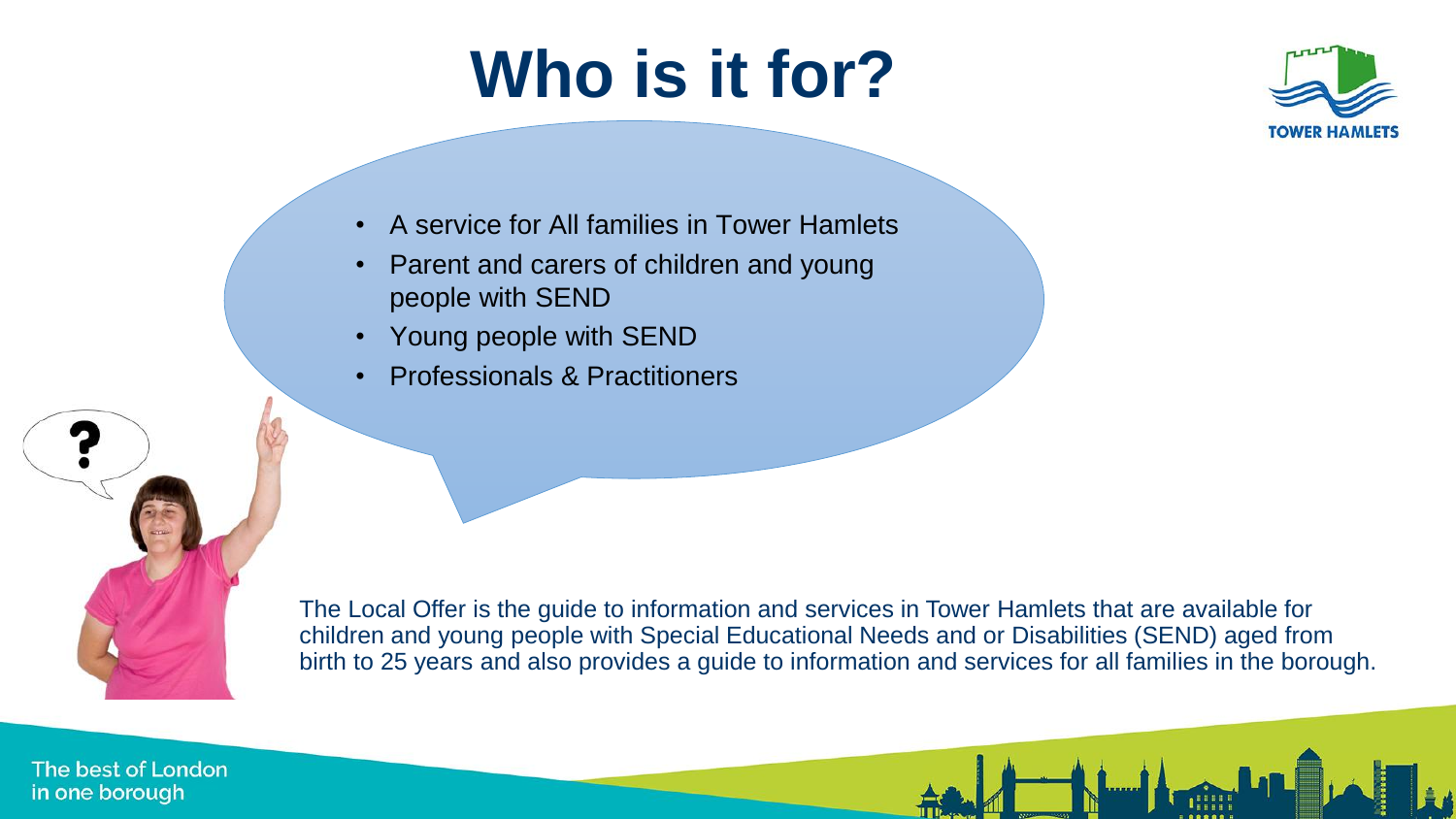### **What is the idea?**



- All information in the Family Services Directory is available on the Local Offer.
- The Local Offer can make it easier to find services you need, give you information about what is available and where to get further information.
- The Local Offer can also make service provision more responsive to local needs.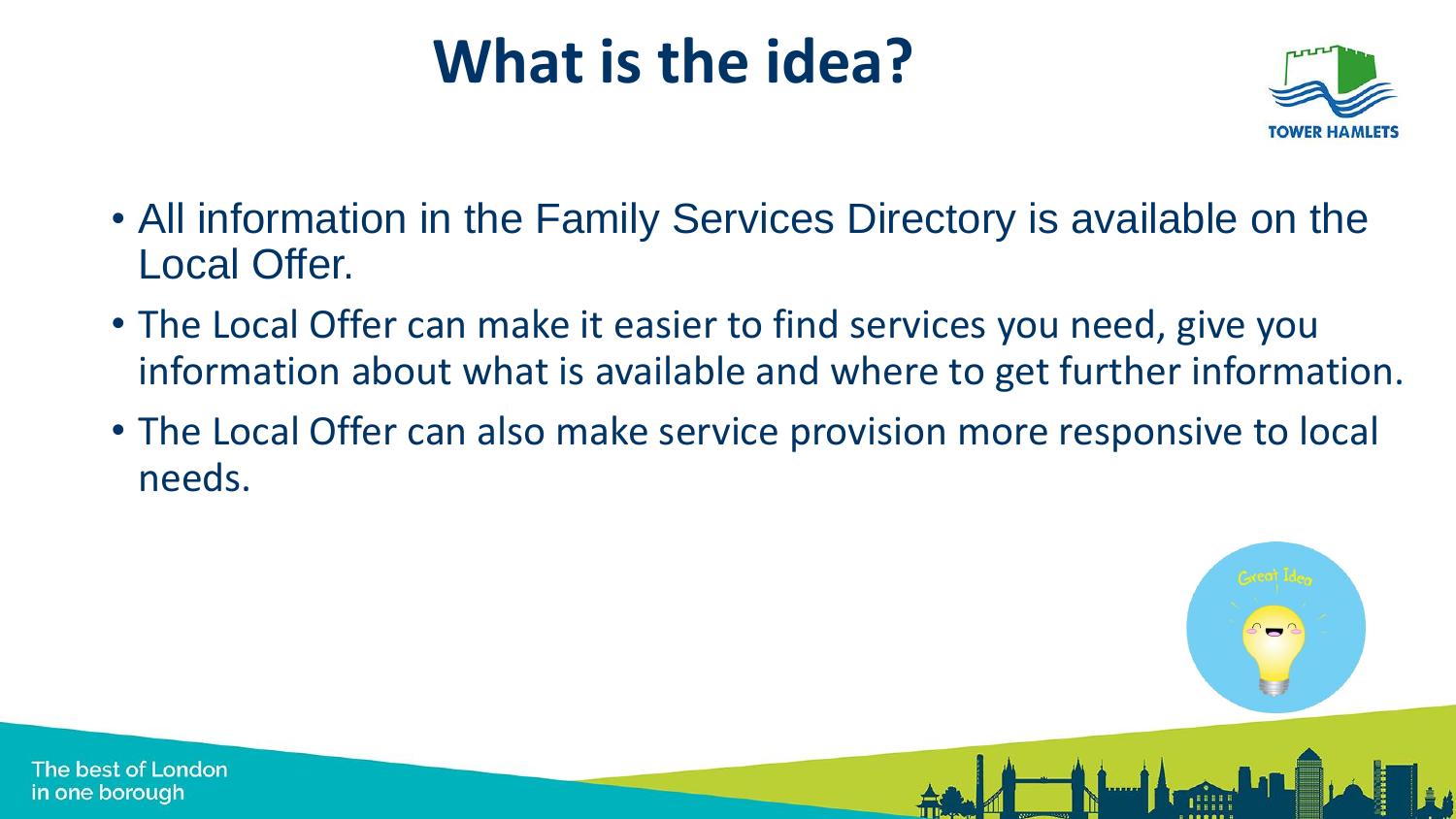### **Local Offer Themes**



**Education:** 196 providers (e.g., Schools, Sixth Form colleges and Education Advice & Support Services)

**SEND:** 81 providers (e.g., SEND services, Short Breaks and Special Schools)

**Health:** 31 providers (e.g., Health Services, Health Centres and GP)

**Leisure and Youth Service:** 118 providers (e.g., Leisure Centres, Museums and Creative & Performing Arts)

**Social Care:** 21 providers (e.g., Children with Disabilities, Safeguarding and Social Care Advice)

**Childcare:** 313 providers (e.g., Nurseries, Childminders and Holiday Childcare Schemes)

**Young People Zone:** 74 providers (e.g. Youth Services, SEND and 16+)

**Advice, Information and Support Services: 126 providers** (e.g., Parent Support, Money & Welfare and Children Centres)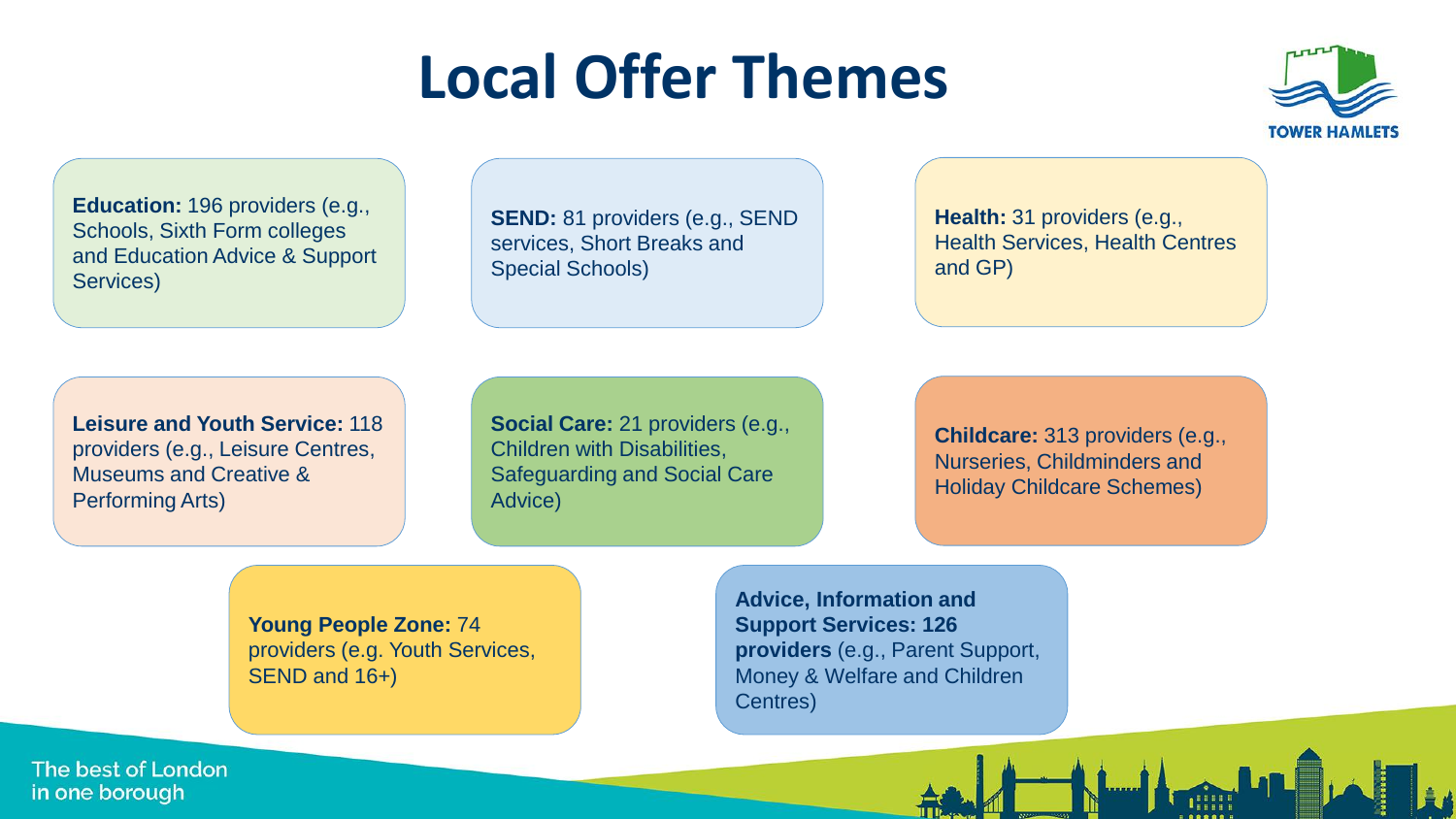# **Old to New**



# LOCALOFFER



Harte Services: **Cyanta** Local Offer News Resources Contact U Find information about what is available in Tower Hamlets for families, children and young people aged o-25

with Special Educational Needs and Disabilities (SEND). For further information contact Family Information Service on 020 7364 6495.











**LOCALOFFER** Heme Welcome to Tower Hamlets Young People's Zone Find Isse and confidential information and support. Discove venthing from apprenticeships to events and keep up with the lates news have presented Trease Hambul v. **F** OPPORTUNITY **DFN Project Search E KNOWLEDGE INTERNSHIP MENTORING SKILLS** Э 19.37 **FOR PRACTICE**  $\frac{\Omega}{\epsilon}$ **Lotest News** Eqwer Hamlets<br>Recovery  $baseTime$ 



**M** All Things Tt Do



HHH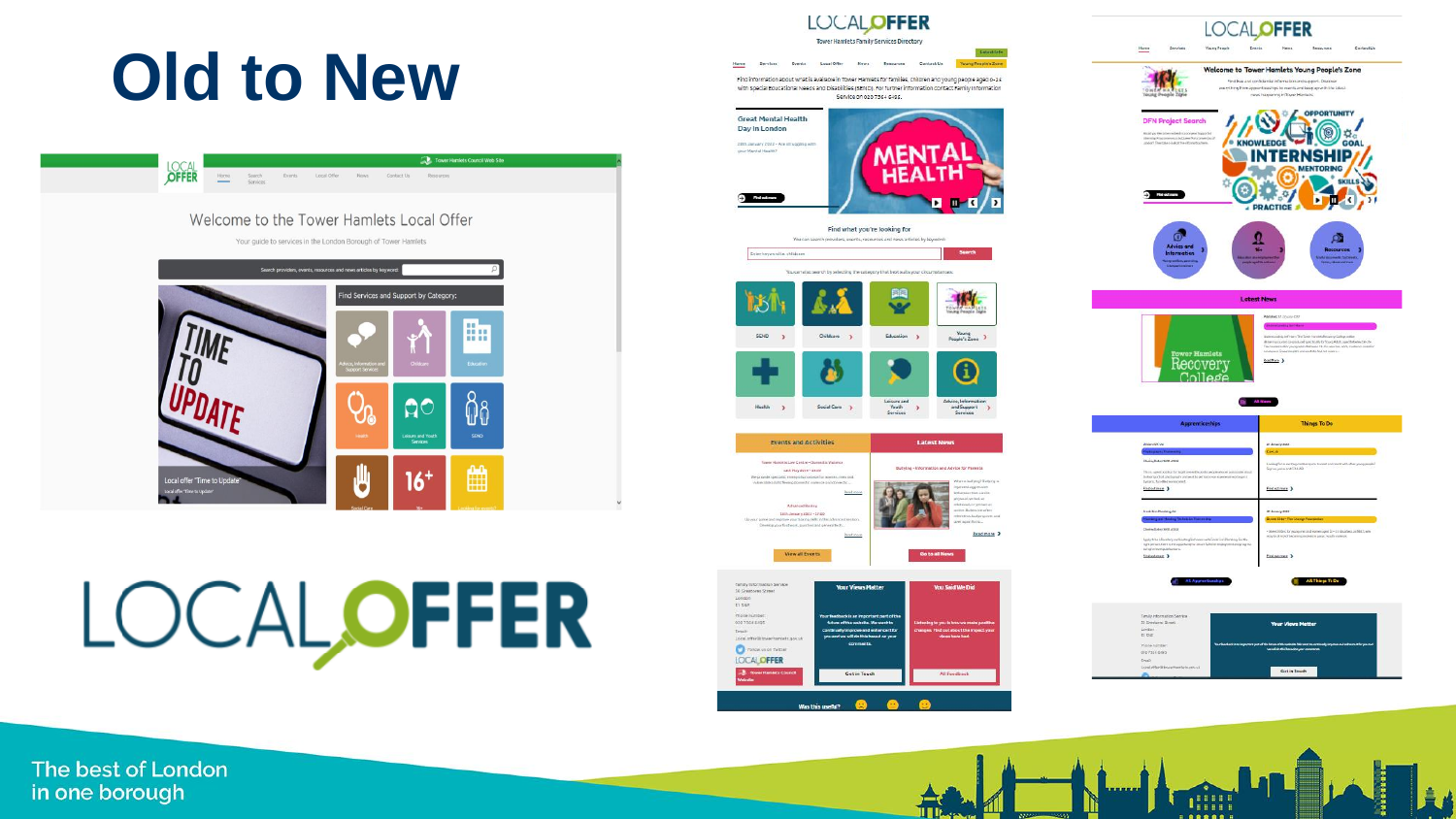# **The Local Offer will:**



- Help parents/carers and young people find the information that matters to them
- Support professionals working with parents, carers, children and young people identify and signpost to relevant services and information
- Help to identify need and gaps in provision for parents, carers, children and young people
- Provide an evidence base for improving services
- Highlight news and events in the borough

#### **We need your help to keep the Local Offer up to date with relevant information, news and events.**

[www.localoffertowerhamlets.co.uk](http://www.localoffertowerhamlets.co.uk/)